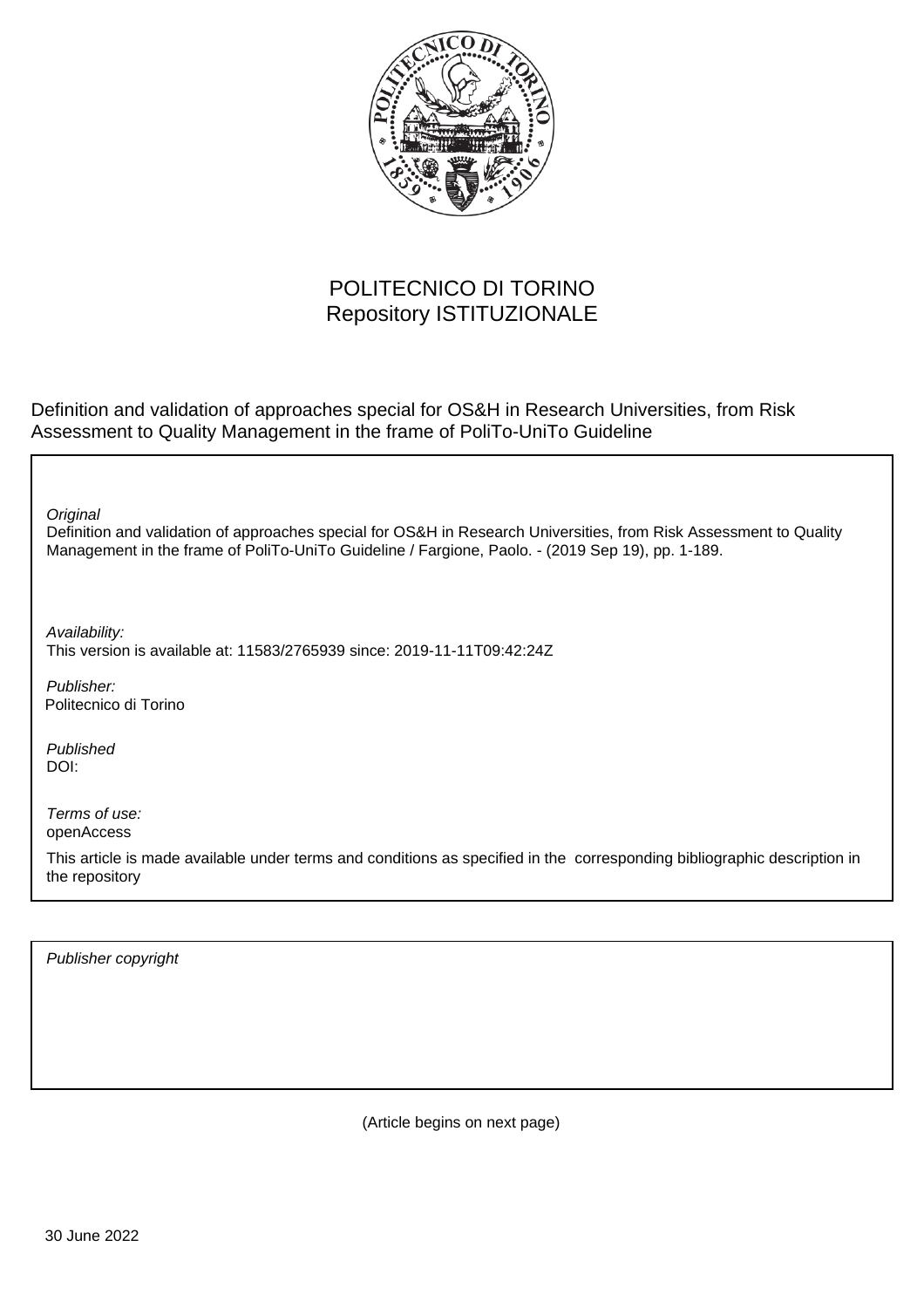

Doctoral Dissertation Doctoral Program in Management, Production and Design (31st Cycle)

## **Definition and Validation of approaches special for OS&H in Research Universities, from Risk Assessment to Quality Management in the frame of PoliTo-UniTo Guideline**

**Paolo Fargione** \* \* \* \* \* \*

**Supervisor**

Prof. Eng. M. Patrucco

## **Doctoral Examination Committee:**

Prof. D. Hoeneveld, Referee, Technical University of Delft Prof. A. Martinetti, Referee, University of Twente Prof. J. Dennerlein, Northeastern University Prof. M. Galetto, Politecnico di Torino Prof. E. Pira, Università degli Studi di Torino

> Politecnico di Torino August 24, 2019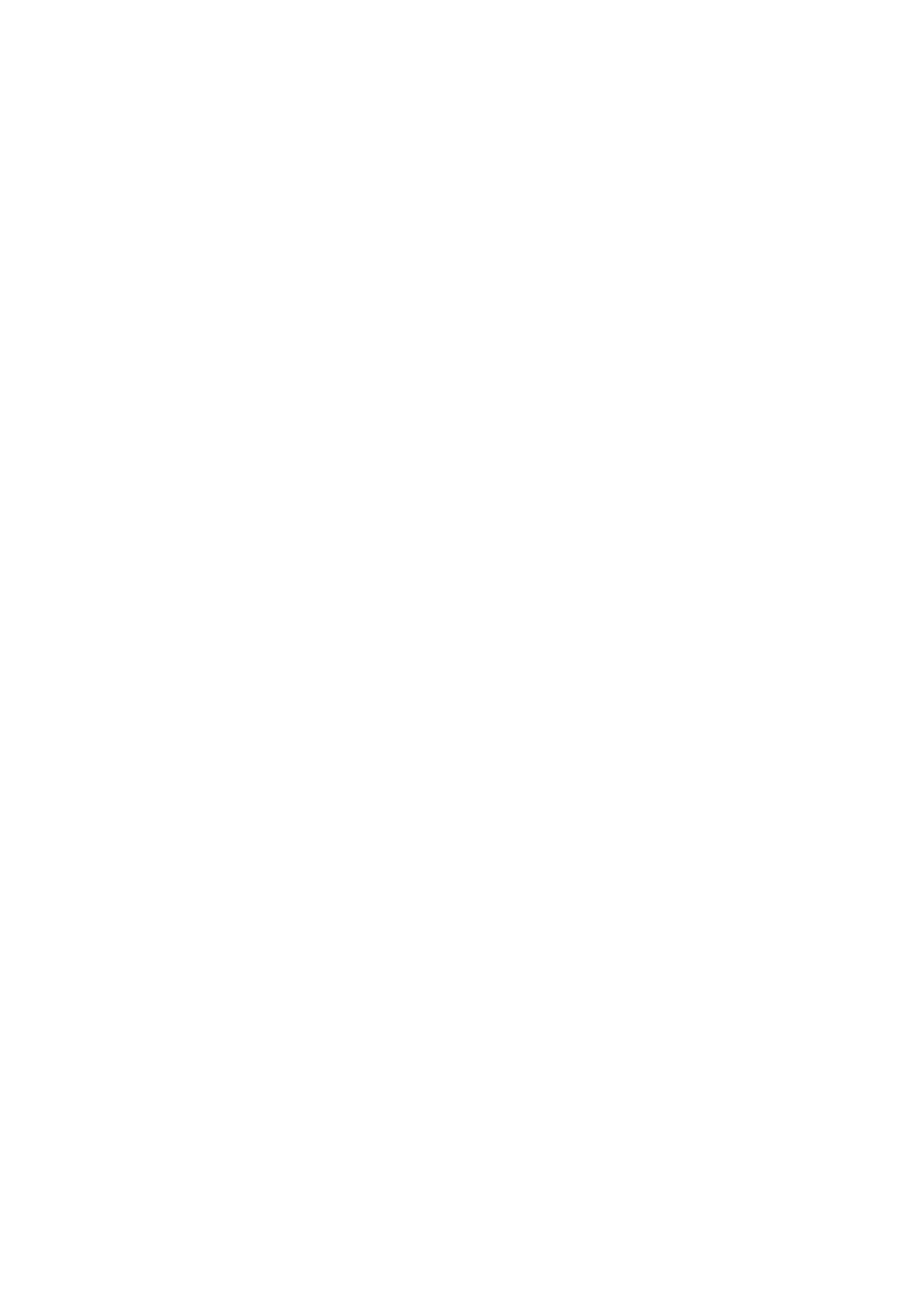## **Abstract**

Occupational Safety and Health - OS&H is particularly complex in the case of research universities due to a number of typical characteristics that make inadequate the usual approaches to OS&H in industries or secondary educational institutions.

The PhD research project provides substantial developments in some subphases of the well-tested Guideline for the Occupational Risk Assessment and Management of employees, students and people in research universities, resulting from a multidisciplinary cooperation of experts from Politecnico di Torino and Università degli Studi di Torino. The research work concerns the analysis of two strictly connected topics of basic relevance for an exhaustive Occupational Risk Assessment and Management for particularly critical areas in research universities:

*- Systematic evaluation of the operating contexts;* 

*- Workers' exposure model definition.* 

With regard to the first topic, the research validates a special sub-part approach of the Guideline, ensuring a systematic evaluation of the operating contexts in complex facilities, where the most serious criticalities are often of no direct identification. The approach is based on an original development of Forensic Investigation techniques to support the Hazard Identification on shell, services and interior spaces of premises containing workplaces, and on their notoperative content. A series of tests confirmed the effectiveness of the approach in terms of completeness and repeatability, and made possible to draw suggestions on the selection of the better technique in different scenarios. The approach was extended in contexts where "concealed criticalities" (i.e. asbestos containing materials) can be present. Within a Quality Management strategy of these contexts, preliminary tests on high-quality image taking technologies and computerized procedures of image processing and interpretation made possible